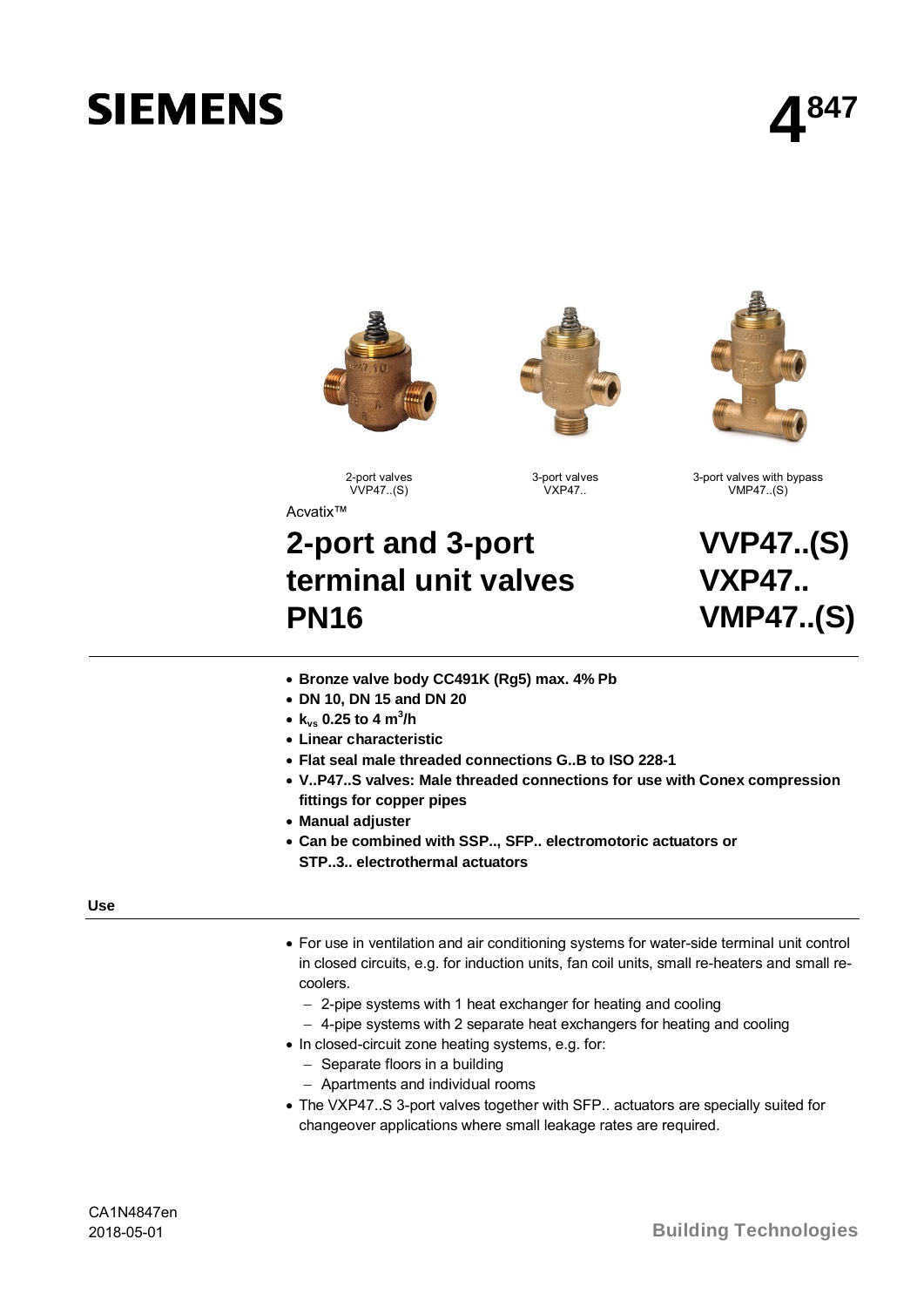| $VVP47$ <sup>1)</sup> | VVP47 $S2$         | $VXP47.$ <sup>1)</sup> | $VMP47.$ <sup>1)</sup> | VMP47S <sup>2</sup> | <b>DN</b> | $k_{vs}$               | $k_{vs}$ <sup>3)</sup>   |
|-----------------------|--------------------|------------------------|------------------------|---------------------|-----------|------------------------|--------------------------|
| 2-port                | 2-port             | 3-port                 | 3-port                 | 3-port              |           | $A \rightarrow AB$     | $B \rightarrow AB$       |
|                       |                    |                        | with bypass            | with T-bypass       |           | $\text{[m}^3/\text{h}$ | $\text{[m}^3/\text{h}$ ] |
| VVP47.10-0.25         |                    | VXP47.10-0.25          | VMP47.10-0.25          |                     |           | 0.25                   | 0,18                     |
| VVP47.10-0.4          |                    | VXP47.10-0.4           | VMP47.10-0.4           |                     |           | 0.40                   | 0,28                     |
| VVP47.10-0.63         | VVP47.10-0.63S     | VXP47.10-0.63          | VMP47.10-0.63          | VMP47.10-0.63S      | 10        | 0,63                   | 0.44                     |
| VVP47.10-1            | <b>VVP47.10-1S</b> | VXP47.10-1             | VMP47.10-1             | <b>VMP47.10-1S</b>  |           | 1.00                   | 0,70                     |
| VVP47.10-1.6          | VVP47.10-1.6S      | VXP47.10-1.6           | VMP47.10-1.6           | VMP47.10-1.6S       |           | 1.60                   | 1,12                     |
| VVP47.15-2.5          | VVP47.15-2.5S      | VXP47.15-2.5           | VMP47.15-2.5           | VMP47.15-2.5S       | 15        | 2.50                   | 1,75                     |
| VVP47.20-4            |                    | VXP47.20-4             |                        |                     | 20        | 4,00                   | 2,80                     |

**1)** Flat seal male threaded connections

**2)** Male threaded connections for use with Conex compression fittings

**3)** Applies only to 3-port version

 $k_{vs}$  = nominal flow rate of cold water (5...30 °C) through the fully opened valve (H<sub>100</sub>) at a differential pressure of 100 kPa (1 bar)

#### **Accessories**

| Prod. No.           | Stock no. | <b>Description</b>                                                                                                                            |  |  |  |  |
|---------------------|-----------|-----------------------------------------------------------------------------------------------------------------------------------------------|--|--|--|--|
| ALG2                | ALG.2     | Set of 2 fittings with threaded connections for 2-port valves or 3-port                                                                       |  |  |  |  |
| ALG2B               | S55846-Z1 | valves with bypass, consisting of: 2 union nuts, 2 discs and 2 flat seals<br>ALG. 3B are brass fittings, for media temperatures up to 100 °C. |  |  |  |  |
| ALG.3               | ALG.3     | Set of 3 fittings with threaded connections for 3-port valves, consisting of:                                                                 |  |  |  |  |
| S55846-Z1.<br>ALG3B |           | 3 union nuts, 3 discs and 3 flat seals<br>ALG. 3B are brass fittings, for media temperatures up to 100 °C.                                    |  |  |  |  |

#### **Ordering**

Please give valve and the required ALG.. threaded fittings. The ALG.. threaded fittings and the SSP.., SFP.. and STP..3.. actuators must be ordered as separate items.

Delivery

| Example: | Product number | Stock number  | Description                     | Quantity |
|----------|----------------|---------------|---------------------------------|----------|
|          | VXP47.10.1     | VXP47.10.1    | 3-port Terminal Unit Valve PN16 |          |
|          | <b>ALG133</b>  | <b>ALG133</b> | <b>Threaded Fittings</b>        |          |

For 3-port valves with bypass VMP47.. order two sets of ALG..2 or ALG..2B threaded fittings.

Valves, actuators and fittings are packed and supplied separately.

#### <span id="page-1-0"></span>**Equipment combinations**

| <b>Valves</b>     |                                  | <b>Electromotoric</b> | actuators                        |                       | <b>Electrothermal</b><br>actuators |                       |  |
|-------------------|----------------------------------|-----------------------|----------------------------------|-----------------------|------------------------------------|-----------------------|--|
|                   |                                  | SSP                   |                                  | SFP                   | <b>STP.3</b>                       |                       |  |
|                   | $\Delta p_{\text{max}}$<br>[kPa] | $\Delta p_s$<br>[kPa] | $\Delta p_{\text{max}}$<br>[kPa] | $\Delta p_s$<br>[kPa] | $\Delta p_{\text{max}}$<br>[kPa]   | $\Delta p_s$<br>[kPa] |  |
| VVP47.10-0.250.4  | 400                              | 1000                  | 400                              | 1000                  | 400                                | 700                   |  |
| VVP47.10-0.631(S) |                                  | 500                   |                                  | 500                   | 250                                | 250                   |  |
| VVP47.10-1.6(S)   | 300                              | 300                   | 300                              | 300                   | 150                                | 150                   |  |
| VVP47.15-2.5(S)   |                                  |                       |                                  |                       |                                    |                       |  |
| <b>VVP47.20-4</b> | 175                              | 175                   | 175                              | 175                   | 100                                | 100                   |  |
| VXP47.10-0.250.4  |                                  | 400                   | 400                              |                       | 400                                |                       |  |
| VXP47.10-0.631    |                                  |                       |                                  |                       | 250                                |                       |  |
| VXP47.10-1.6      | 300                              |                       | 300                              |                       | 150                                |                       |  |
| VXP47.15-2.5      |                                  |                       |                                  |                       |                                    |                       |  |
| VXP47.20-4        | 175                              |                       | 175                              |                       | 100                                |                       |  |
| VMP47.10-0.250.4  | 400                              |                       | 400                              |                       | 400                                |                       |  |
| VMP47.10-0.631(S) |                                  |                       |                                  |                       | 250                                |                       |  |
| VMP47.10-1.6(S)   | 300                              |                       | 300                              |                       | 150                                |                       |  |
| VMP47.15-2.5(S)   |                                  |                       |                                  |                       |                                    |                       |  |
| Data sheet        |                                  | N4864                 |                                  | N4865                 | N4884                              |                       |  |

 $\Delta p_{\text{max}}$  = maximum permissible differential pressure across the control path of the valve valid for the entire actuating range of the motorized valve

 $\Delta p_s$  = maximum permissible differential pressure (close of pressure) at which the motorized valve will close securely against the pressure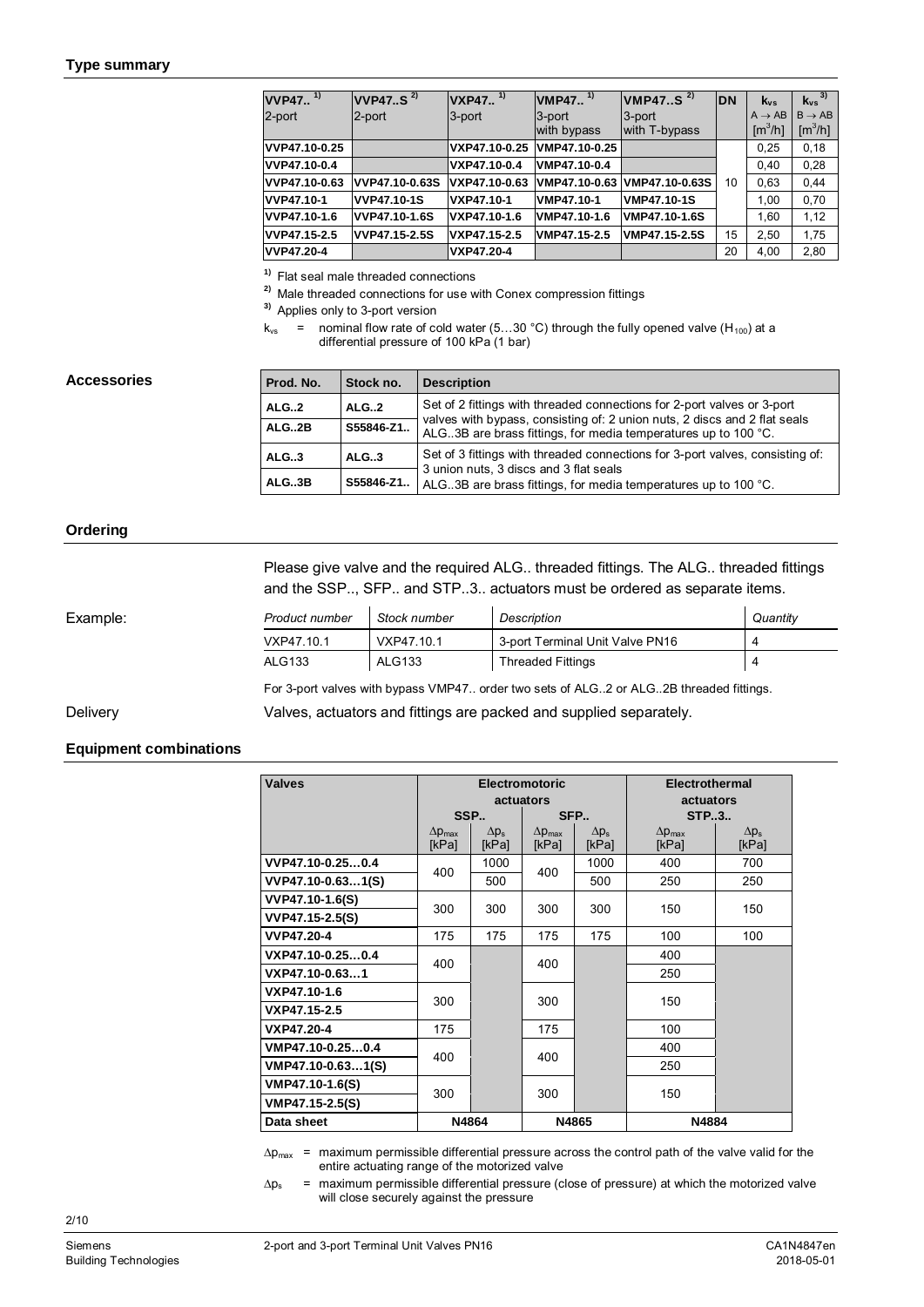#### **Overview of actuators**

| <b>Actuator</b> | Type of<br>actuator | <b>Operating voltage</b> | <b>Positioning</b><br>signal   | <b>Positioning</b><br>time | <b>Positioning</b><br>force |  |
|-----------------|---------------------|--------------------------|--------------------------------|----------------------------|-----------------------------|--|
| SSP31           |                     | AC 230 V                 |                                | 150 <sub>s</sub>           |                             |  |
| SSP81           |                     | <b>AC 24 V</b>           | 3-position                     |                            | 160 N                       |  |
| SSP81.04        | Electromotoric      |                          |                                | 43s                        |                             |  |
| SSP61           |                     | AC / DC 24 V             | DC 010 V                       | 34 <sub>s</sub>            |                             |  |
| SFP21/18        |                     | AC 230 V                 | 2-position                     | 10 <sub>s</sub>            | 135 N                       |  |
| <b>SFP71/18</b> |                     | <b>AC 24 V</b>           |                                |                            |                             |  |
| STP23           |                     | AC 230 V                 | 2-position                     | 210 s                      |                             |  |
| STP73           | Electrothermal      | AC / DC 24 V             | 2-position                     | 270 s                      | 100 N                       |  |
| STP73PR/00 3)   |                     |                          | 2-position / PDM <sup>1)</sup> |                            |                             |  |
| STS63           |                     | <b>AC 24 V</b>           | DC 010 V                       | 270 s $^{27}$              |                             |  |

<sup>1)</sup> PDM = Pulse-Duration-Modulation<br><sup>2)</sup> refer to data sheet N4880 for detail

<sup>2)</sup> refer to data sheet N4880 for details<br><sup>3)</sup> Variant for PDM and parallel flow

Variant for PDM and parallel flow

#### **Sizing**



#### **Example:**

- **1**  $V_{100}$  = 0.083 l/s
- **2**  $\Delta p_v 100$  = 9 kPa
- **3** Required  $k_{vs}$ -value = 1.0  $m^3/h$

 $\Delta p_{\rm v100}$  = differential pressure across the fully open valve and control path A  $\rightarrow$  AB by a volume flow  $V_{100}$ 

 $\dot{V}_{100}$  = volume flow through the fully open valve (H<sub>100</sub>)

 $\Delta p_{\text{max}}$  = maximum permissible differential pressure across the valve's control path, valid for the motorized valve

100 kPa = 1 bar ≈ 10 mWC<br>1 m<sup>3</sup>/h = 0 278 l/s water a 1  $m^3/h$ 0.278 l/s water at 20 °C

#### **Valve characteristics**



With valve types VXP47../VMP47..(S), the  $k_{vs}$  values in bypass B represent only 70 % of the  $k_{vs}$  value in the straight-through control path,  $A \rightarrow AB$ . This compensates for the flow resistance of the heat exchanger or radiator, so keeping the overall flow rate,  $V_{100}$  as constant as possible.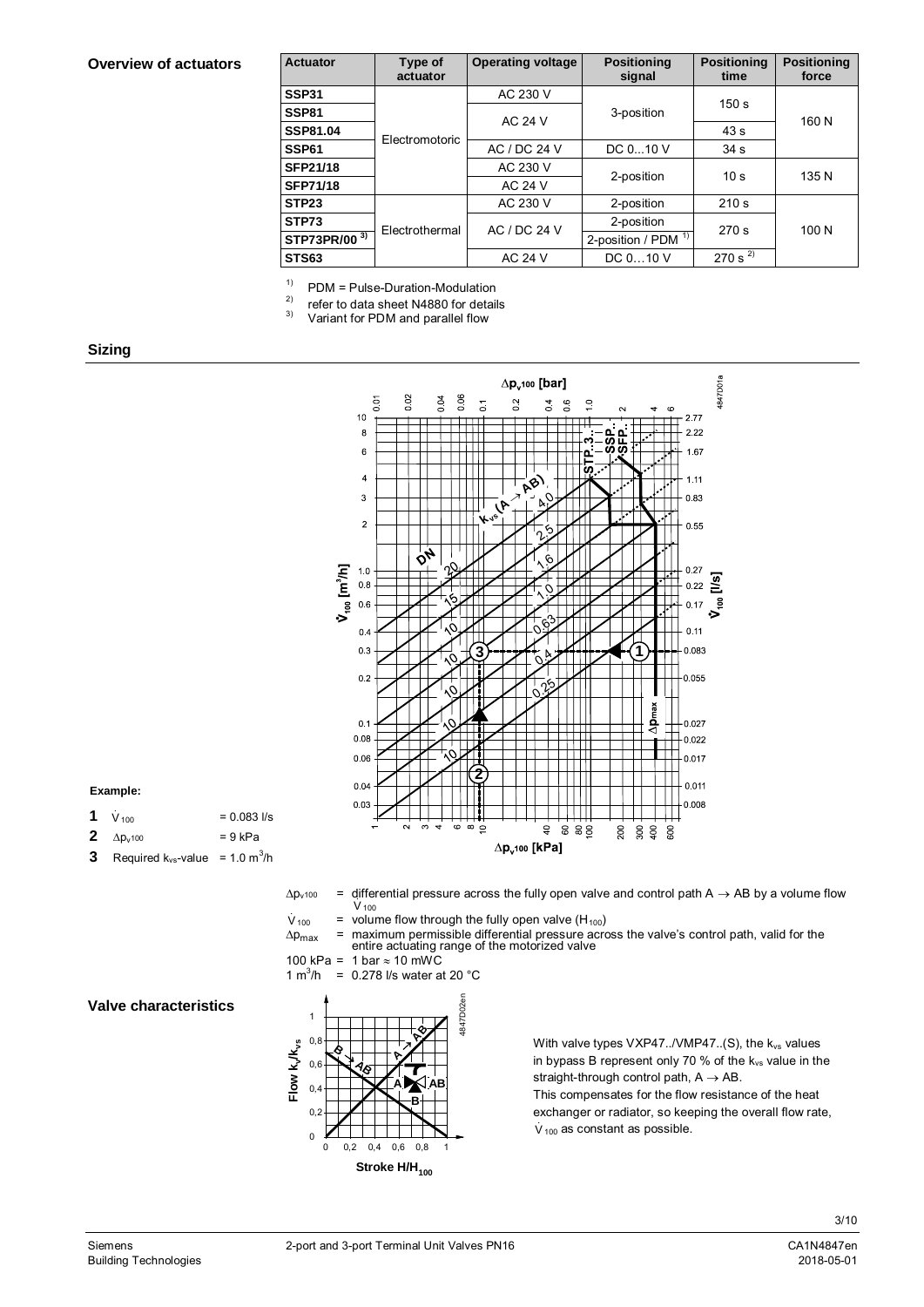- ∂ Combined disc / plug flow restrictor
- Seat ring embedded in through-port  $A \rightarrow AB$
- Seat machined into bypass  $B \rightarrow AB$ .
- ∂ Continuously lubricated sealing rings
- Conical return springs, for more compact valve construction

#### <span id="page-3-1"></span>**Engineering notes**

Also refer to "[Mounting notes"](#page-3-0) and "[Commissioning"](#page-4-0), page [5.](#page-4-0)

The 2-port valves should preferably be installed in the return, where the stem seal will be exposed to lower temperatures.

#### **A strainer should be fitted upstream of the valve. This increases reliability. Recommendation:**

| <b>Valve construction</b>                       | <b>Valve series</b>             | Valve flow in control mode |          |                  | Valve stem                                                             |                                                                |  |
|-------------------------------------------------|---------------------------------|----------------------------|----------|------------------|------------------------------------------------------------------------|----------------------------------------------------------------|--|
|                                                 |                                 | <b>Inlet A</b>             | Inlet B  | <b>Outlet AB</b> | <b>Retracted</b>                                                       | <b>Extended</b>                                                |  |
| 2-port valves<br>4847201<br>ΑВ                  | <b>VVP47(S)</b><br>A <b>MAB</b> | variable                   |          | variable         | $A \rightarrow AB$<br>opens                                            | $A \rightarrow AB$<br>closes                                   |  |
| 3-port valves<br>4847202<br>ΑВ                  | <b>VXP47</b><br>ANAB<br>B       | variable                   | variable | constant         | $A \rightarrow AB$<br>opens<br>$\rightarrow$ AB<br>в<br>closes         | $A \rightarrow AB$<br>closes<br>$\rightarrow$ AB<br>в<br>opens |  |
| 3-port valves with bypass<br>4847Z03<br>ΑВ<br>в | <b>VMP47 (S)</b><br>AВ          | variable                   | variable | constant         | $A \rightarrow AB$<br>opens<br>$\blacktriangleright$ AB<br>в<br>closes | $A \rightarrow AB$<br>closes<br>▶AB<br>в<br>opens              |  |

**Warning**

**The direction of flow MUST be as indicated by the arrow, i.e. only from**  $A \rightarrow AB$  and  $B \rightarrow AB$ .

**The 3-port valve types VXP47.. and VMP47..(S) may only be used in mixing applications.**

#### <span id="page-3-0"></span>**Mounting notes**

**Orientation** 



4/10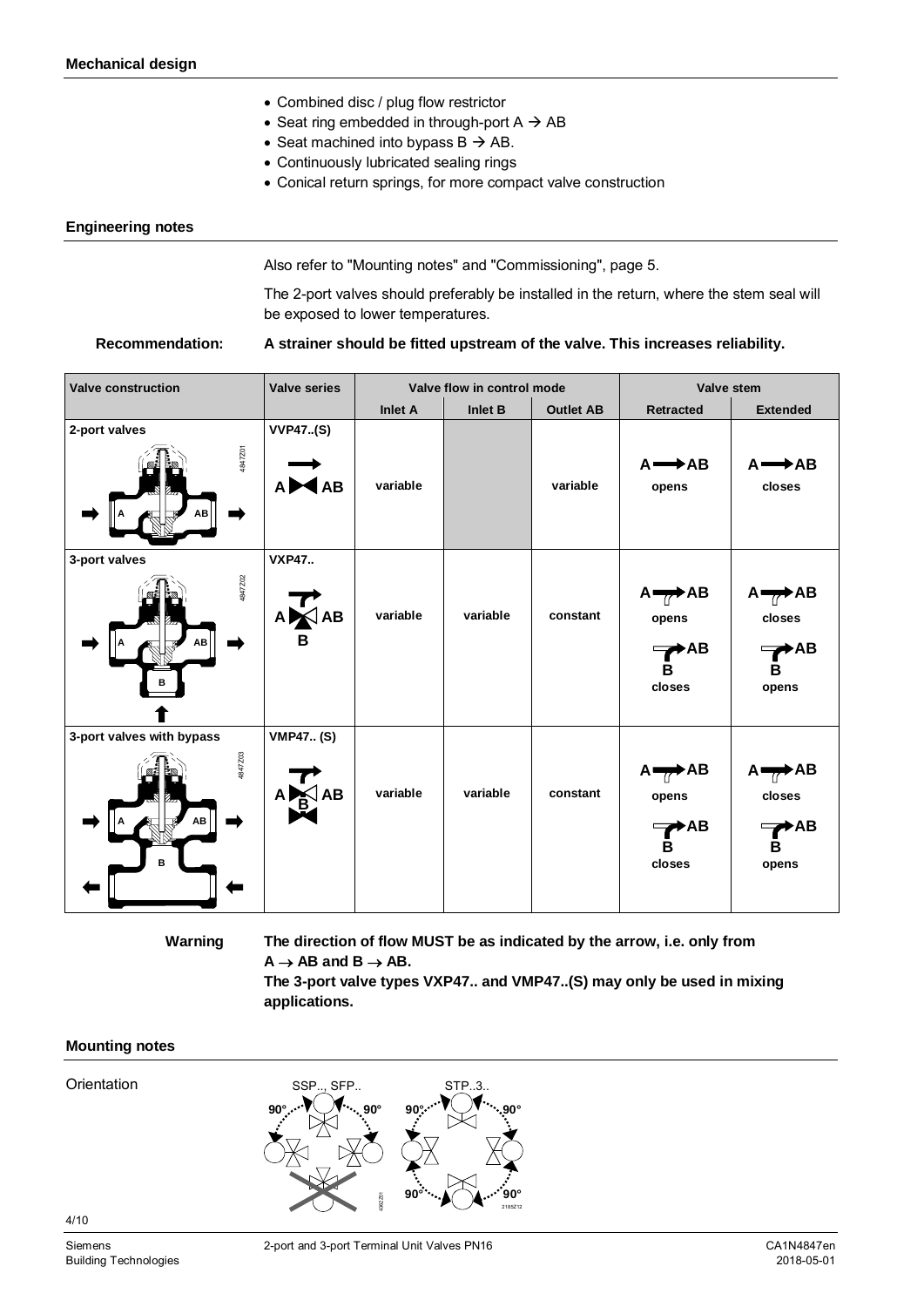The specified direction of flow must be observed in all cases, also refer to "[Engineering](#page-3-1) [notes"](#page-3-1), page [4](#page-3-1).

The valves are delivered in single packs; Mounting Instructions 74 319 0301 0 are enclosed with the packaging.

The valve and actuator can be easily assembled on site. There is no need for special tools or calibration.

The AL50 supporting ring  $<sup>1</sup>$  must be put into position before mounting the actuator</sup> SFP.. onto the valve. Only the equipment combination V..P47.. and SFP.. requires supporting ring AL50. AL50 supporting ring

 $1)$  Included in delivery of the SFP.. actuator



<span id="page-4-0"></span>**Commissioning**

**Manual adjustment**

 $\triangle$ 

**Commission the valve only if the manual knob or actuator have been mounted correctly.**

The straight-through control path  $A \rightarrow AB$  can be opened either electrically via the actuator, or by adjustment with the manual button. In the case of 3-port valves, this throttles or closes bypass B.

| <b>Maintenance</b>      |                                                                                                                                                                                                                                                                                        |  |  |  |  |
|-------------------------|----------------------------------------------------------------------------------------------------------------------------------------------------------------------------------------------------------------------------------------------------------------------------------------|--|--|--|--|
|                         | V. P47. (S) valves require no maintenance.                                                                                                                                                                                                                                             |  |  |  |  |
| Warning $\sqrt{\Delta}$ | When doing service work on the valve / actuator:<br>Deactivate the pump and turn off the power supply<br>Close the shutoff valves<br>Fully reduce the pressure in the piping system and allow pipes to completely cool<br>down<br>If necessary, disconnect the electrical wires.       |  |  |  |  |
|                         | Before putting the valve into operation again, make certain the manual knob or the<br>actuator is correctly fitted.                                                                                                                                                                    |  |  |  |  |
| Stem sealing gland      | The stem sealing gland cannot be exchanged. In the case of leakage, the entire valve<br>must be replaced. Contact your local office or branch.                                                                                                                                         |  |  |  |  |
| <b>Disposal</b>         | Do not dispose of the device as household waste.<br><b>∆∆ Warning</b><br>Due to the tensioned spring return, valve disassembly may result in flying parts<br>causing possible injury.<br>Only authorized staff may disassemble valves with tensioned spring return!<br><b>Disposal</b> |  |  |  |  |
|                         | Special handling of individual components may be mandated by law or<br>٠<br>make ecological sense.                                                                                                                                                                                     |  |  |  |  |

● Observe all local and currently applicable laws and regulations.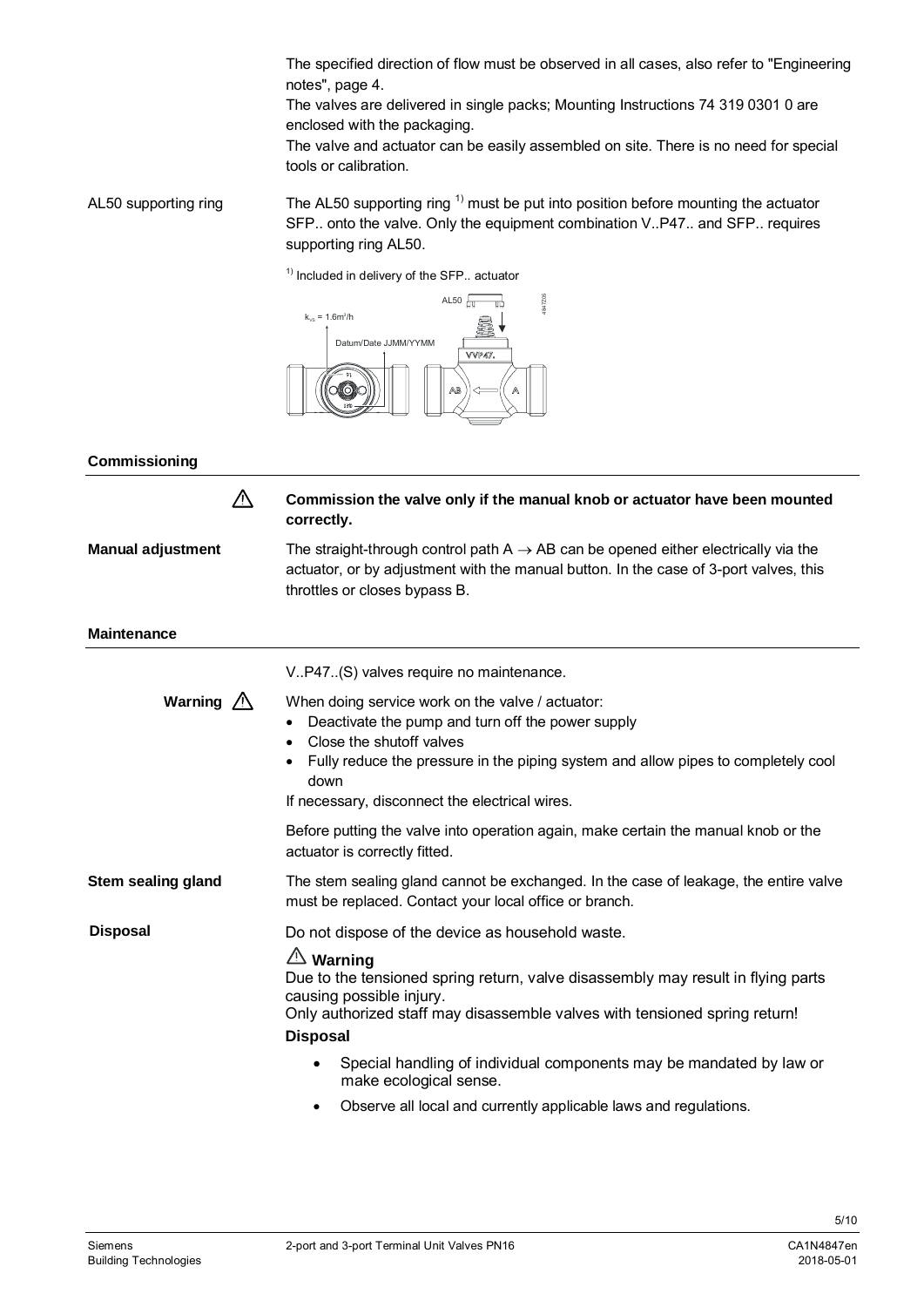The technical data supplied for these valves is valid only for valves used in conjunction with the actuators listed under "[Equipment combinations"](#page-1-0), page [2.](#page-1-0) **Use with third-party actuators invalidates any warranty offered by Siemens Switzerland Ltd / HVAC Products.**

#### **Technical data**

| Operating data              | PN class                                                                                                                                                                                                                                                                                                                     | PN 16 to EN 1333                                                                                                                                             |  |  |  |  |  |  |
|-----------------------------|------------------------------------------------------------------------------------------------------------------------------------------------------------------------------------------------------------------------------------------------------------------------------------------------------------------------------|--------------------------------------------------------------------------------------------------------------------------------------------------------------|--|--|--|--|--|--|
|                             | Permissible operating pressure                                                                                                                                                                                                                                                                                               | 1600 kPa (16 bar)                                                                                                                                            |  |  |  |  |  |  |
|                             | Valve characteristic                                                                                                                                                                                                                                                                                                         |                                                                                                                                                              |  |  |  |  |  |  |
|                             | Path $A \rightarrow AB$                                                                                                                                                                                                                                                                                                      | linear                                                                                                                                                       |  |  |  |  |  |  |
|                             | Bypass $B \rightarrow AB$                                                                                                                                                                                                                                                                                                    | linear                                                                                                                                                       |  |  |  |  |  |  |
|                             | Leakage rate                                                                                                                                                                                                                                                                                                                 | to DIN EN 1349                                                                                                                                               |  |  |  |  |  |  |
|                             | Path $A \rightarrow AB$                                                                                                                                                                                                                                                                                                      | 00.05 % of k <sub>vs</sub> value                                                                                                                             |  |  |  |  |  |  |
|                             | Bypass $B \rightarrow AB$                                                                                                                                                                                                                                                                                                    | $00.05\%$ of $k_{vs}$ value                                                                                                                                  |  |  |  |  |  |  |
|                             | Permissible media                                                                                                                                                                                                                                                                                                            | chilled water, low-temperature hot water and water<br>with frost protection additives<br>recommendation: water should be treated as<br>specified in VDI 2035 |  |  |  |  |  |  |
|                             | Temperature of medium                                                                                                                                                                                                                                                                                                        | 1110 °C, or max. 120 °C for short periods $^{1}$                                                                                                             |  |  |  |  |  |  |
|                             | Rangeability S <sub>v</sub>                                                                                                                                                                                                                                                                                                  | > 50 as in VDI 2173                                                                                                                                          |  |  |  |  |  |  |
|                             | Nominal stroke                                                                                                                                                                                                                                                                                                               | $2.5 \text{ mm}$                                                                                                                                             |  |  |  |  |  |  |
| Standards, directives and   | <b>Pressure Equipment Directive</b>                                                                                                                                                                                                                                                                                          | PED 2014/68/EU                                                                                                                                               |  |  |  |  |  |  |
| approvals                   | <b>Pressure Accessories</b>                                                                                                                                                                                                                                                                                                  | Scope: Article 1, section 1                                                                                                                                  |  |  |  |  |  |  |
|                             |                                                                                                                                                                                                                                                                                                                              | Definitions: Article 2, section 5                                                                                                                            |  |  |  |  |  |  |
|                             | Fluid group 2                                                                                                                                                                                                                                                                                                                | without CE-marking as per article 4, section 3 (sound<br>engineering practice) <sup>2)</sup>                                                                 |  |  |  |  |  |  |
|                             | <b>EAC Conformity</b>                                                                                                                                                                                                                                                                                                        | Eurasia Conformity                                                                                                                                           |  |  |  |  |  |  |
| Environmental compatibility | The product environmental declaration CE1E4847en <sup>3)</sup> contains data on<br>composition, packaging, environmental benefit, disposal).                                                                                                                                                                                 | environmentally compatible product design and assessments (RoHS compliance, materials                                                                        |  |  |  |  |  |  |
|                             | 1)<br>ALGB fittings for media temperatures up to 100 °C                                                                                                                                                                                                                                                                      |                                                                                                                                                              |  |  |  |  |  |  |
|                             | 2)                                                                                                                                                                                                                                                                                                                           | Valves where PS x DN < 1000, do not require special testing and cannot carry the CE label.                                                                   |  |  |  |  |  |  |
|                             | 3)<br>The documents can be downloaded from http://siemens.com/bt/download.                                                                                                                                                                                                                                                   |                                                                                                                                                              |  |  |  |  |  |  |
|                             | $S_v$<br>= rangeability $k_{vs} / k_{vr}$<br>= nominal flow rate of chilled water (530 °C) through the fully opened valve (H <sub>100</sub> ) at a<br>$k_{vs}$<br>differential pressure of 100kPa (1bar).<br>$=$ the lowest value for $k_y$ at which the flow characteristic tolerance is still maintained, at a<br>$K_{vr}$ |                                                                                                                                                              |  |  |  |  |  |  |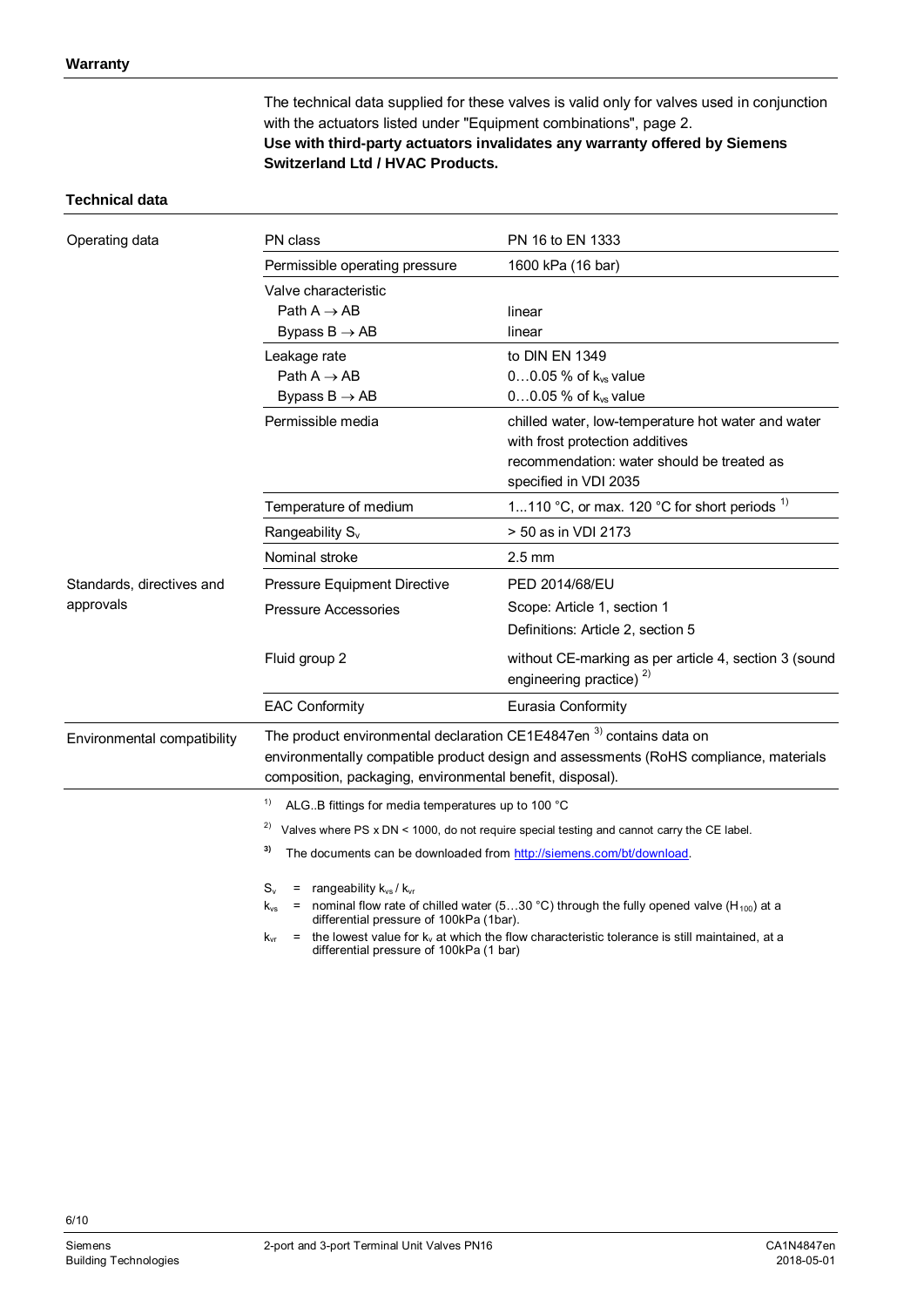| Materials           | Valve body                                                                  | bronze CC491K (Rg5) max. 4% Pb                                           |
|---------------------|-----------------------------------------------------------------------------|--------------------------------------------------------------------------|
|                     | Stem                                                                        | stainless steel                                                          |
|                     | Plug, seat ring, gland                                                      | brass                                                                    |
|                     | Stem seal                                                                   | <b>EPDM O-rings</b>                                                      |
| Dimensions / weight | <b>Dimensions</b>                                                           | refer to "Dimensions", page 8                                            |
|                     | Threaded connections (VP47)                                                 |                                                                          |
|                     | Valve                                                                       | G., B to ISO 228-1                                                       |
|                     | Threaded fittings                                                           | R/Rp to ISO 7-1, G to ISO 228-1                                          |
|                     | Threaded connections (VP47S)                                                |                                                                          |
|                     | Valve DN 10                                                                 | G., B to ISO 228-1                                                       |
|                     | Valve DN 15                                                                 | W1 <sup>1</sup> / <sub>8</sub> -14 to BS84                               |
|                     | Actuator connection                                                         | M30 x 1.5                                                                |
|                     | Weight                                                                      | refer to "Dimensions", page 8                                            |
| Accessories         | ALG2, ALG3 threaded fittings<br>(supplier: Siemens)                         | nut, nipple and flat seal for steel pipes with gas-pipe<br>threads       |
|                     | SERTO SO 00021 threaded fittings<br>(available from suppliers to the trade) | nut and compression fitting for seamless copper and<br>mild-steel piping |
|                     | <b>Welded fittings</b><br>(available from suppliers to the trade)           | for copper and steel piping                                              |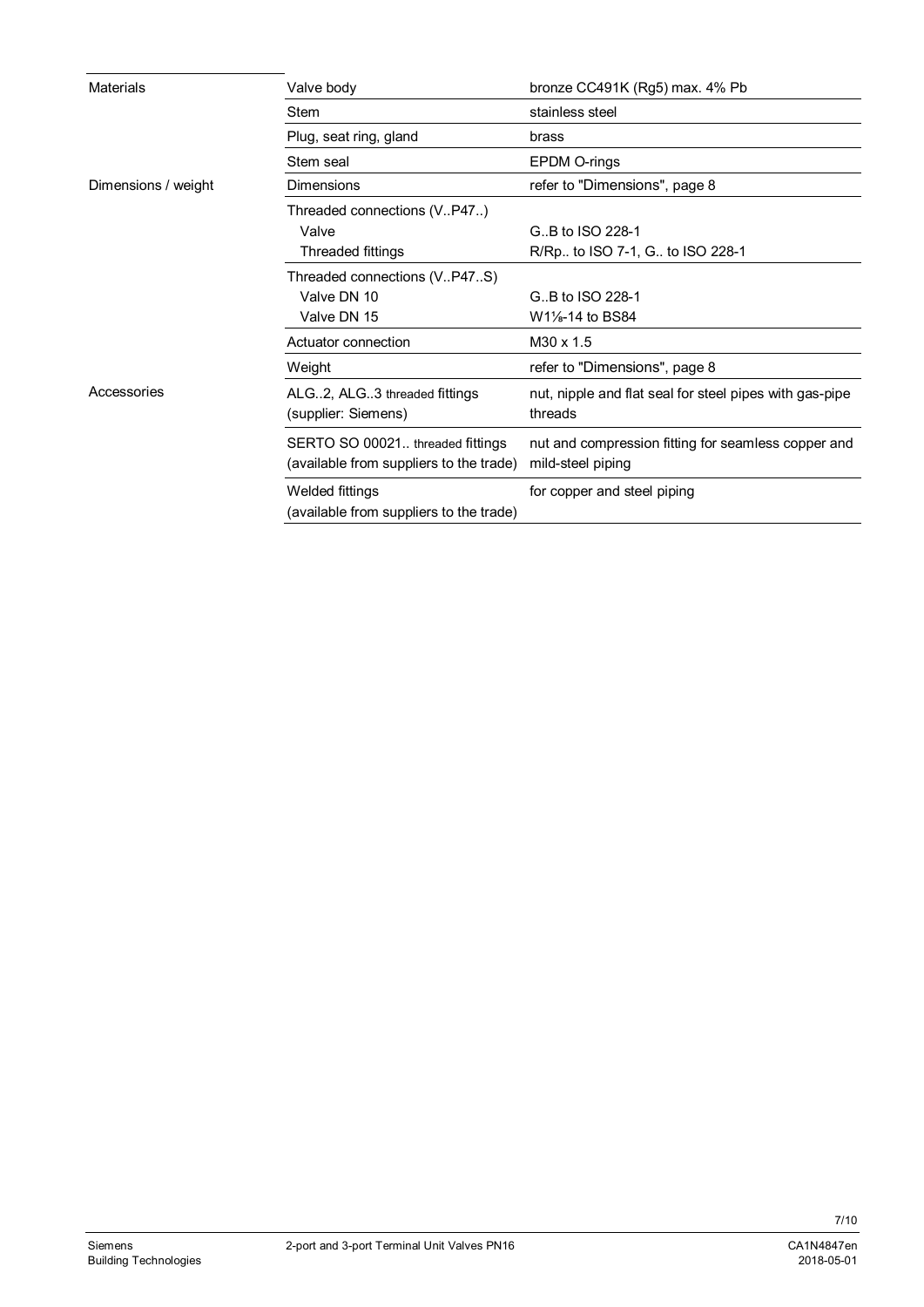### <span id="page-7-0"></span>**2-port valves**



**3-port valves**









**3-port valves with T-bypass**



|               | <b>Product number</b> | <b>DN</b> | G                               | d    | H1   | H <sub>2</sub> | L1   | L2   | L3   | Weight |  |
|---------------|-----------------------|-----------|---------------------------------|------|------|----------------|------|------|------|--------|--|
|               |                       |           | [Inch]                          | [mm] | [mm] | [mm]           | [mm] | [mm] | [mm] | [kg]   |  |
| <b>AB</b>     | VVP47.10-0.251.6      | 10        | $G\frac{1}{2}B$                 | 10.5 | 46   | $\approx 49$   | 60   | 30   | 19   | 0.32   |  |
|               | VVP47.10-0.63S  1.6S  | 10        | $G\frac{1}{2}B$                 | 15,2 | 46   | $\approx 49$   | 60   | 30   | 19   | 0,32   |  |
|               | VVP47.15-2.5          | 15        | $G3$ AB                         | 14   | 46   | $\approx 49$   | 65   | 32.5 | 19   | 0.34   |  |
|               | <b>VVP47.15-2.5S</b>  | 15        | W11⁄8-14                        | 22,2 | 46   | $\approx 49$   | 65   | 32,5 | 19   | 0,34   |  |
|               | <b>VVP47.20-4</b>     | 20        | G <sub>1</sub> B                | 20   | 49   | $\approx 52$   | 80   | 40   | 23   | 0.44   |  |
|               |                       |           |                                 |      |      |                |      |      |      |        |  |
|               | <b>Product number</b> | <b>DN</b> | G                               | d    | H1   | H <sub>2</sub> | L1   | L2   | L3   | Weight |  |
|               |                       |           | [Inch]                          | [mm] | [mm] | [mm]           | [mm] | [mm] | [mm] | [kg]   |  |
| A <b>X</b> AB | VXP47.10-0.251.6      | 10        | $G\frac{1}{2}B$                 | 10.5 | 46   | $\approx 49$   | 60   | 30   | 30   | 0.32   |  |
|               | VXP47.15-2.5          | 15        | G <sup>3</sup> / <sub>4</sub> B | 14   | 46   | $\approx 49$   | 65   | 32.5 | 32.5 | 0.37   |  |
|               | VXP47.20-4            | 20        | G <sub>1</sub> B                | 20   | 49   | $\approx 52$   | 80   | 40   | 40   | 0.5    |  |
|               |                       |           |                                 |      |      |                |      |      |      |        |  |
|               | <b>Product number</b> | <b>DN</b> | G                               | d    | H1   | H <sub>2</sub> | K    | L1   | L2   | Weight |  |
| $A \times B$  |                       |           | [Inch]                          | [mm] | [mm] | [mm]           | [mm] | [mm] | [mm] | [kg]   |  |
|               | VMP47.10-0.251.6      | 10        | $G\frac{1}{2}B$                 | 10.5 | 46   | $\approx 49$   | 40   | 60   | 30   | 0.4    |  |
|               | VMP47.10-0.63S  1.6S  | 10        | $G\frac{1}{2}B$                 | 15,2 | 46   | $\approx 49$   | 40   | 60   | 30   | 0,4    |  |
|               | VMP47.15-2.5          | 15        | $G3$ AB                         | 14   | 46   | $\approx 49$   | 40   | 65   | 32.5 | 0.48   |  |
|               | VMP47.15-2.5S         | 15        | W11/ <sub>8</sub> -14           | 22,2 | 46   | $\approx 49$   | 40   | 65   | 32,5 | 0,48   |  |

8/10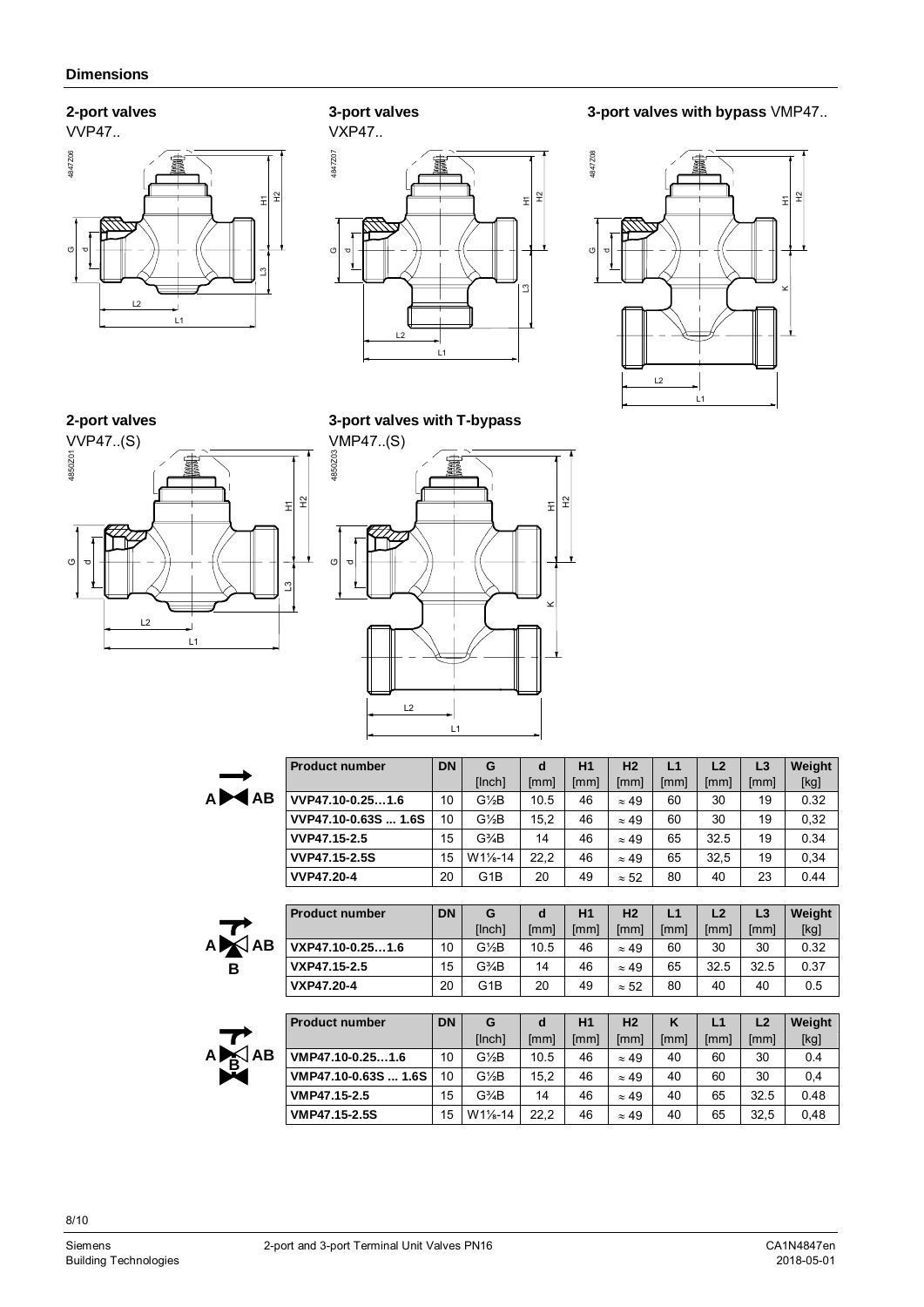

#### **Overview fitting combinations (with V..P47..)**

| ALG type       | for valve type   | <b>DN</b> | G              | R              | <b>Rp</b> | L              | T            |
|----------------|------------------|-----------|----------------|----------------|-----------|----------------|--------------|
|                |                  |           | [inch]         | [inch]         | [inch]    | [mm]           | [mm]         |
| <b>ALG132</b>  | VVP47.10-0.251.6 |           |                |                |           |                |              |
| <b>ALG133</b>  | VXP47.10-0.251.6 | 10        | $G\frac{1}{2}$ | $R\frac{3}{8}$ |           | $\approx 24$   | $\approx 9$  |
| 2 x ALG132     | VMP47.10-0.251.6 |           |                |                |           |                |              |
| <b>ALG142</b>  | VVP47.15-2.5     |           |                |                |           |                |              |
| <b>ALG143</b>  | VXP47.15-2.5     | 15        | $G\frac{3}{4}$ | $R\frac{1}{2}$ |           | $\approx$ 29.5 | $\approx$ 12 |
| 2 x ALG142     | VMP47.15-2.5     |           |                |                |           |                |              |
| <b>ALG152</b>  | VVP47.20-4       |           |                |                |           |                |              |
| <b>ALG152B</b> |                  |           |                |                |           |                |              |
| <b>ALG153</b>  | VXP47.20-4       | 20        | G 1            |                | $Rp_{2}$  | $\approx 23$   | $\approx$ 13 |
| <b>ALG153B</b> |                  |           |                |                |           |                |              |

DN = Nominal size

G = Valve thread (internal cylindrical)